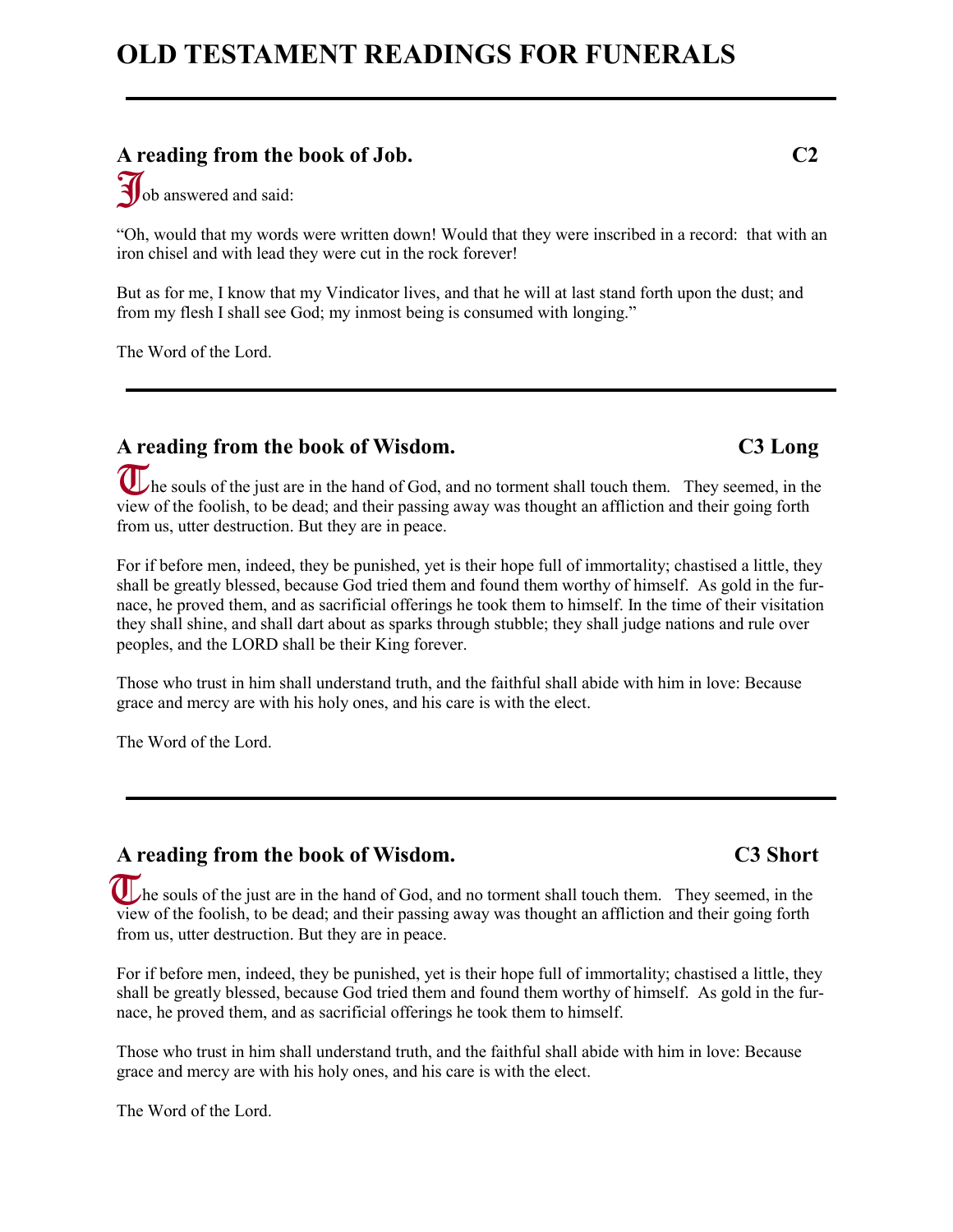## **A reading from the book of Wisdom. C4**

**W** at the just man, though he die early, shall be at rest. For the age that is honorable comes not with the passing of time, nor can it be measured in terms of years. Rather, understanding is the hoary crown for men, and an unsullied life, the attainment of old age.

He who pleased God was loved; he who lived among sinners was transported-- snatched away, lest wickedness pervert his mind or deceit beguile his soul; for the witchery of paltry things obscures what is right and the whirl of desire transforms the innocent mind.

Having become perfect in a short while, he reached the fullness of a long career; for his soul was pleasing to the LORD, therefore he sped him out of the midst of wickedness. But the people saw and did not understand, nor did they take this into account.

Because grace and mercy are with his holy ones, and his care with his elect.

The Word of the Lord.

## **A reading from the book of the Prophet Isaiah. C5**

**O**n this mountain the Lord of hosts will provide for all peoples. On this mountain he will destroy the veil that veils all peoples. The web that is woven over all nations; he will destroy death forever. The Lord GOD will wipe away the tears from all faces; the reproach of his people he will remove from the whole earth; for the LORD has spoken. On that day it will be said: "Behold our God, to whom we looked to save us! This is the LORD for whom we looked; let us rejoice and be glad that he has saved us!"

The Word of the Lord.

| A reading from the book of Lamentations.                                                                                                                                                                                                                                                                                                                                                                                                                                                    | C6 |
|---------------------------------------------------------------------------------------------------------------------------------------------------------------------------------------------------------------------------------------------------------------------------------------------------------------------------------------------------------------------------------------------------------------------------------------------------------------------------------------------|----|
| $\int \mathbf{H}$ soul is deprived of peace, I have forgotten what happiness is;<br>I tell myself my future is lost, all that I hoped for from the LORD.<br>The thought of my homeless poverty is wormwood and gall;<br>remembering it over and over leaves my soul downcast within me.<br>But I will call this to mind, as my reason to have hope:<br>the favors of the LORD are not exhausted, his mercies are not spent;<br>they are renewed each morning, so great is his faithfulness. |    |
|                                                                                                                                                                                                                                                                                                                                                                                                                                                                                             |    |
|                                                                                                                                                                                                                                                                                                                                                                                                                                                                                             |    |

My portion is the LORD, says my soul; therefore will I hope in him. Good is the LORD to one who waits for him, to the soul that seeks him;

It is good to hope in silence for the saving help of the LORD.

The Word of the Lord.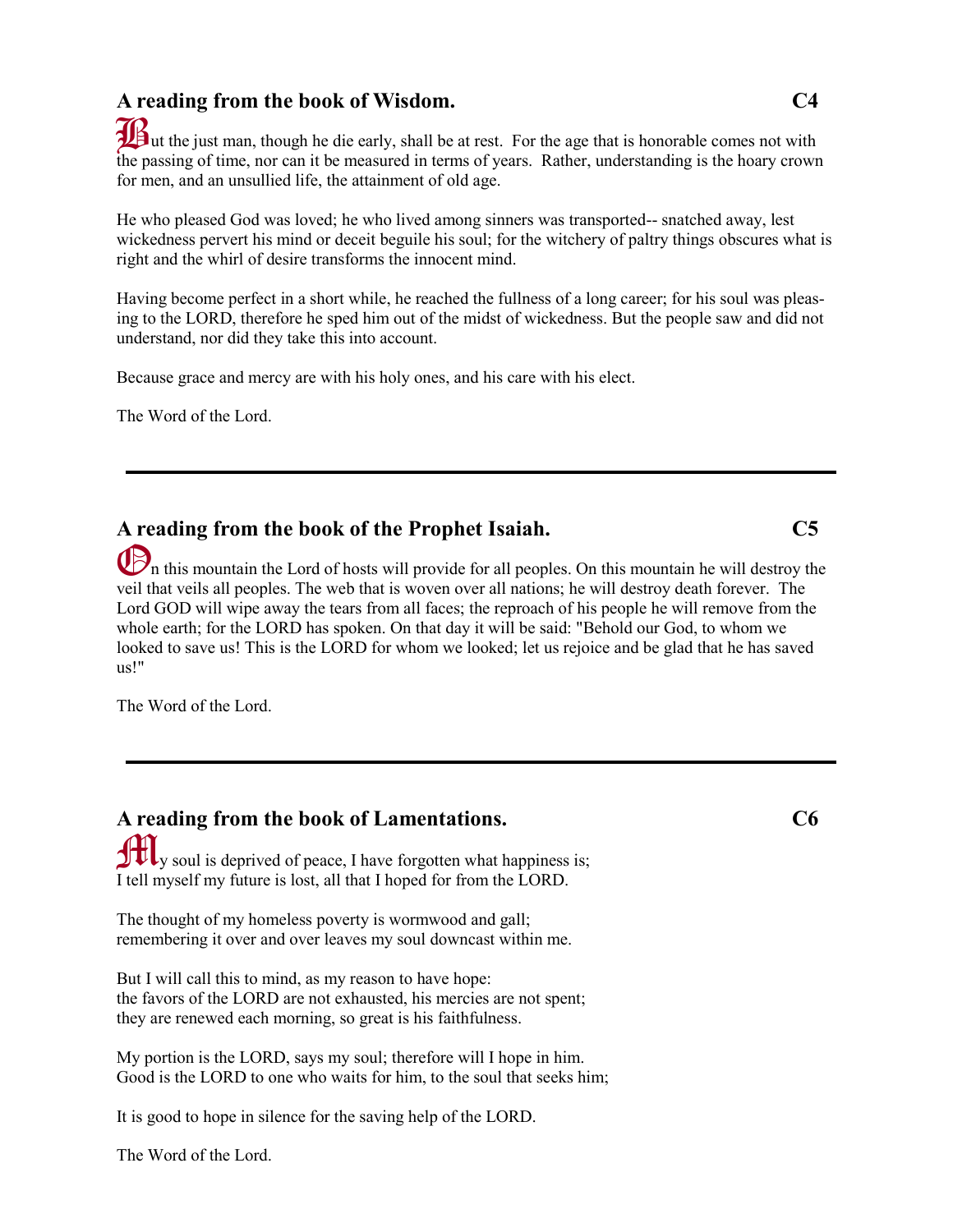# **A reading from the book of Daniel. C7**

, Daniel, mourned and I heard this word of the Lord: I

"At that time there shall arise Michael, the great prince, guardian of your people; it shall be a time unsurpassed in distress since nations began until that time. At that time your people shall escape, everyone who is found written in the book.

Many of those who sleep in the dust of the earth shall awake; some shall live forever, others shall be an everlasting horror and disgrace.

But the wise shall shine brightly like the splendor of the firmament, and those who lead the many to justice shall be like the stars forever."

The Word of the Lord.

*Please note: During the Easter Season, one of the following four New Testament Readings is used in place of an Old Testament Passage.*

## *A reading from the Acts of the Apostles. C8 Short*

 $\overline{U}$  hen Peter proceeded to speak and said, "In truth, I see that God shows no partiality. Rather, in *every nation whoever fears him and acts uprightly is acceptable to him. You know the word (that) he sent to the Israelites as he proclaimed peace through Jesus Christ, who is Lord of all.*

*He commissioned us to preach to the people and testify that he is the one appointed by God as judge of the living and the dead. To him all the prophets bear witness, that everyone who believes in him will receive forgiveness of sins through his name."* 

*The Word of the Lord.*

## *A reading from the Acts of the Apostles. C8 Long*

Then Peter proceeded to speak and said, "In truth, I see that God shows no partiality. Rather, in *every nation whoever fears him and acts uprightly is acceptable to him. You know the word (that) he sent to the Israelites as he proclaimed peace through Jesus Christ, who is Lord of all, what has happened all over Judea, beginning in Galilee after the baptism that John preached, how God anointed Jesus of Nazareth with the holy Spirit and power. He went about doing good and healing all those oppressed by the devil, for God was with him.* 

*We are witnesses of all that he did both in the country of the Jews and (in) Jerusalem. They put him to death by hanging him on a tree. This man God raised (on) the third day and granted that he be visible, not to all the people, but to us, the witnesses chosen by God in advance, who ate and drank with him after he rose from the dead. He commissioned us to preach to the people and testify that he is the one appointed by God as judge of the living and the dead. To him all the prophets bear witness, that everyone who believes in him will receive forgiveness of sins through his name."*